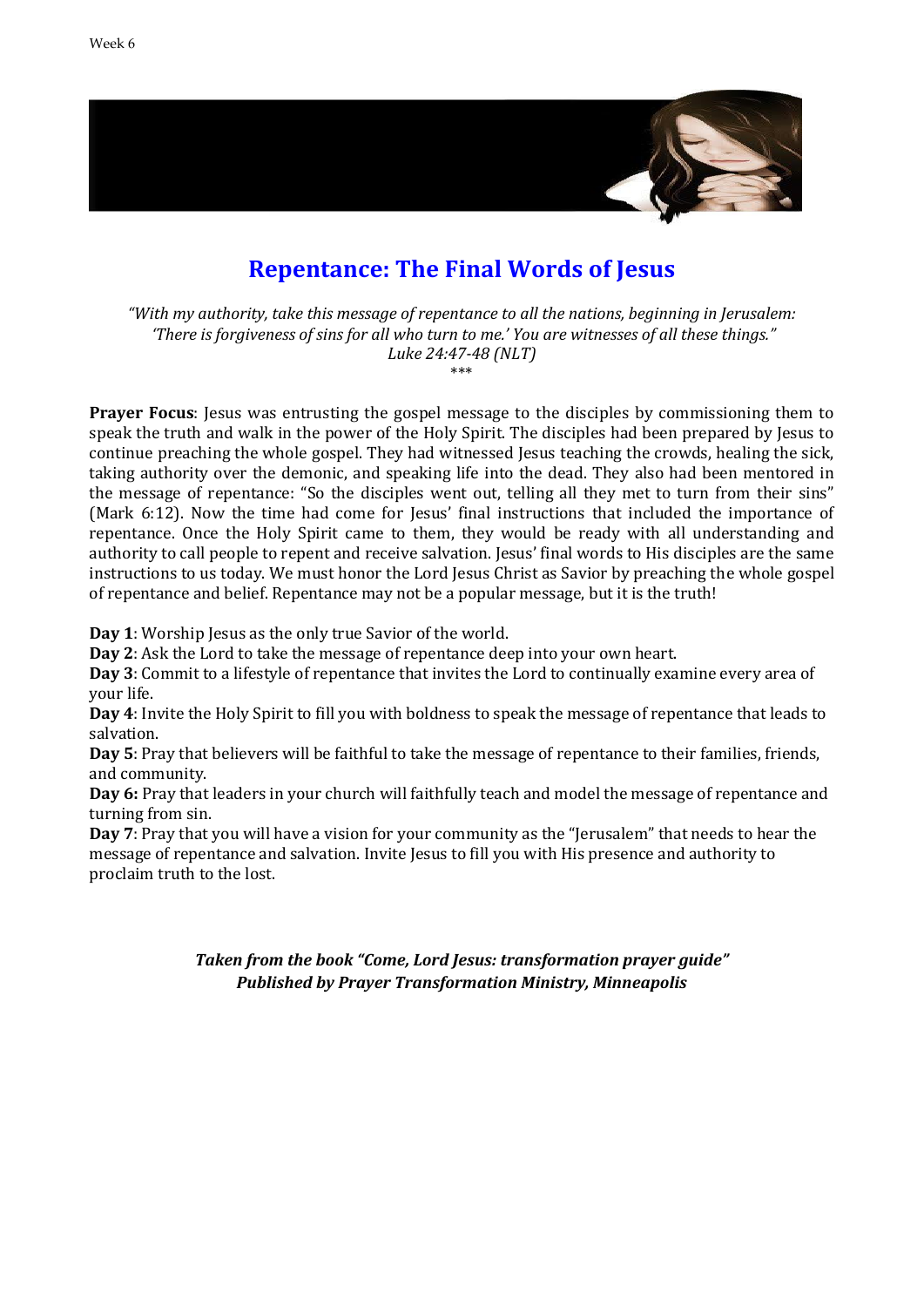## **Jesus Christ as our Savior**

### **I** t's all about Jesus! How often have you given intellectual assent to that truth? But do you live with the assurance and passion in your heart that Jesus is truly the *only way, the only truth, and the only life?* If you are not clear on this, you will soon be facing confusing and fearful times in a world that

shakes with uncertainty. Jesus made the declaration Himself in John 14:6: "I am the way, the truth, and the life. No one can come to the Father except through me." Jesus does not acquiesce to popular opinion, tolerance, or political correctness. He does not make exceptions for those who might be sincere yet believe in another god. He makes no allowance for truth to be relative to culture. He does not ask us to package Him in such a way that unbelievers can accept a watered-down version of His Lordship. It's Jesus as

He is—Savior of the world. Take Him or leave Him, but don't try to redefine Him.

The most powerful prayer in all of Scripture is the prayer that Jesus Himself offered in John 17. In part, He prayed: "*Father, the time has come. Glorify your Son so he can give glory back to you. For you have given him authority over everyone in all the earth. He gives eternal life to each one you have given him. And this is the way to have eternal life—to know you, the only true God, and Jesus Christ, the one you sent to earth*" (vs. 1-3, NLT).

Everyone on earth comes under the authority of the Lord Jesus Christ. So whether you believe in Him or not does not change His power, place, and position as your only hope for a Savior. It is only through Jesus' death on the cross and resurrection to life that we have any hope at all. Your eternal life depends on your belief in and obedience to Jesus: "*And all who believe in God's Son have eternal life. Those who don't obey the Son will never experience eternal life, but the wrath of God remains upon them*" (John 3:36).

As you encounter the Lord Jesus Christ as Savior in this next section, you will be confronted with the truth: *It's all about Jesus! Repent and believe, which means truly repent and turn from sin*, believing that Jesus is your only hope for salvation from the eternal wrath of God!

It is not about simply "praying a prayer," although prayer is the means of calling out to Jesus for His grace. It is about a true heart change and surrender of your life to Jesus Christ. Don't be counted among the many who will one day regret the reality of John 16:9: "The world's Jesus Christ as Our Savior sin is unbelief in me." Now is the time to repent and believe!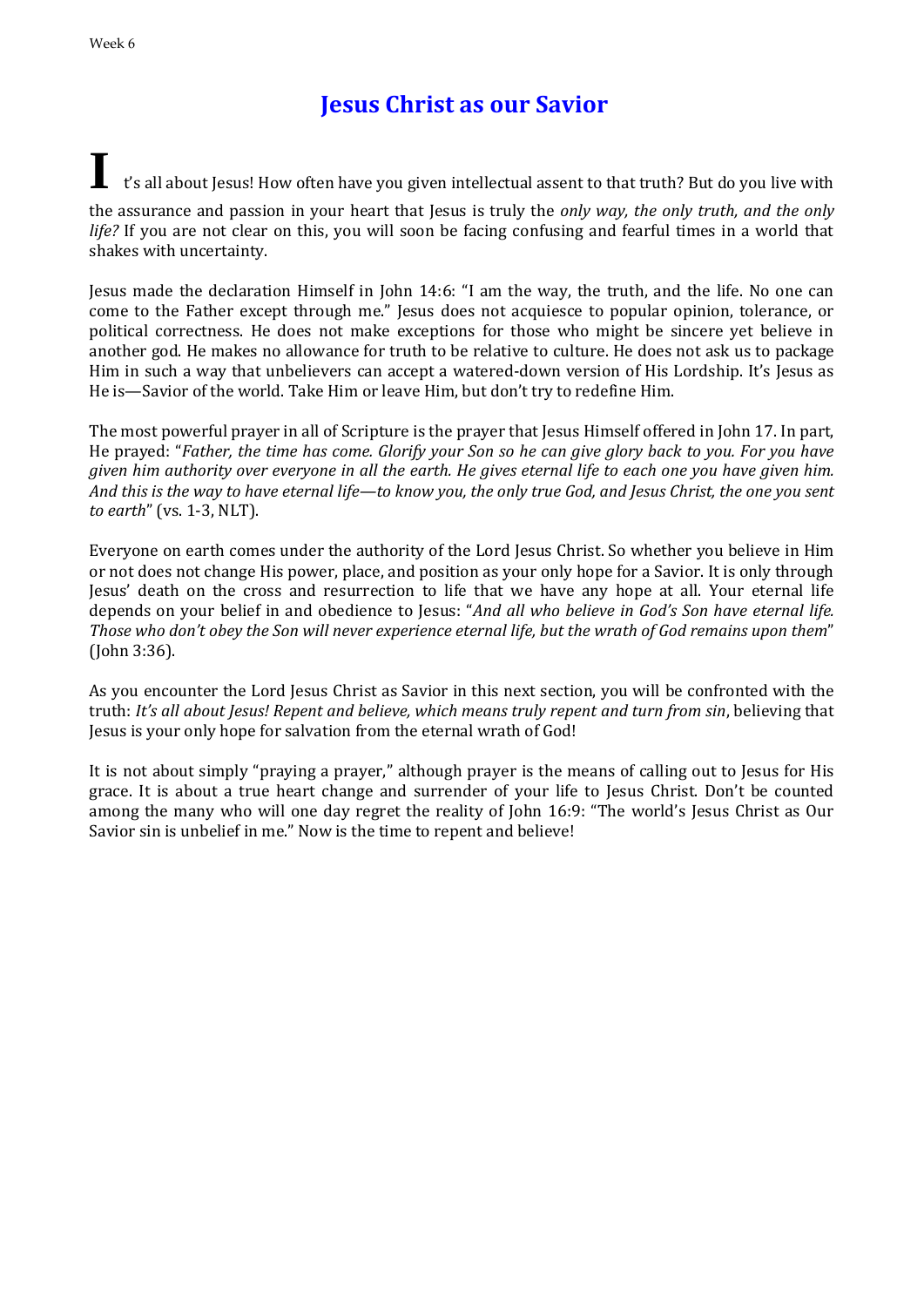# **Transformation: Jesus in Our Midst**

**A** s we pray about transformation; we need a common definition of what a truly transformed community might look like:

#### **A transformed community is:**

- A neighbourhood, city, or nation whose values and institutions have been overrun by the grace and presence of God.
- A place where divine fire has not merely been summoned, but has fallen.
- A society in which natural change has been disrupted by invasive supernatural power.
- A culture that has been impacted comprehensively and undeniably by the Kingdom of God.
- A location where Kingdom values are celebrated publicly and passed on to future generations.

### **Community transformation is indicated when:**

- Political leaders publicly acknowledge their sin and dependence on God. (2 Kings 11:17-18; 23:1-3; Jonah 3:6-9)
- New laws, curricula, and business practices are put into effect. (2 Chronicles 19:4-10; Nehemiah 10:31)
- The natural environment is restored to its original life-nurturing state. (Leviticus 26:4-5; 2 Chronicles 7:14; Ezekiel 34:27-31)
- Economic conditions improve and lead to a discernible lessening of poverty. (2 Chronicles 17:3-5; Psalm 144:13-14; Isaiah 60:5-7; Amos 9:13)
- There is a marked change in social entertainment and vices as Kingdom values are integrated into the rhythm of daily life.
	- (Ezra 10:1-4; Nehemiah 8:10, 16-17; Acts 19:17-20)
- Crime and corruption diminish throughout the community. (2 Kings 12:13-15; Nehemiah 5:6-12; Isaiah 60:17-18)
- Volunteerism increases as Christians recognize their responsibility to heal and undergird the community. (Isaiah 58:10-12; 61:1-4)
- Restored hope and joy leads to a decline in divorce, bankruptcy, and suicide. (Nehemiah 12:27-28, 43; Isaiah 54:11-14; 61:3-7; Jeremiah 30:17-19; 31:11-13; Hosea 2:15)
- The spiritual nature of the growing socio-political renewal becomes a hot topic in secular media. (2 Chronicles 20:29; Nehemiah 6:16; Isaiah 55:5; Ezekiel 36:36; Acts 19:17).
- Overwhelmed by the goodness of God, grateful Christians take the embers of revival into surrounding communities and nations. (2 Chronicles 17:9; Isaiah 61:6; Acts 11:20-26).

*(Source: The Sentinel Group)*